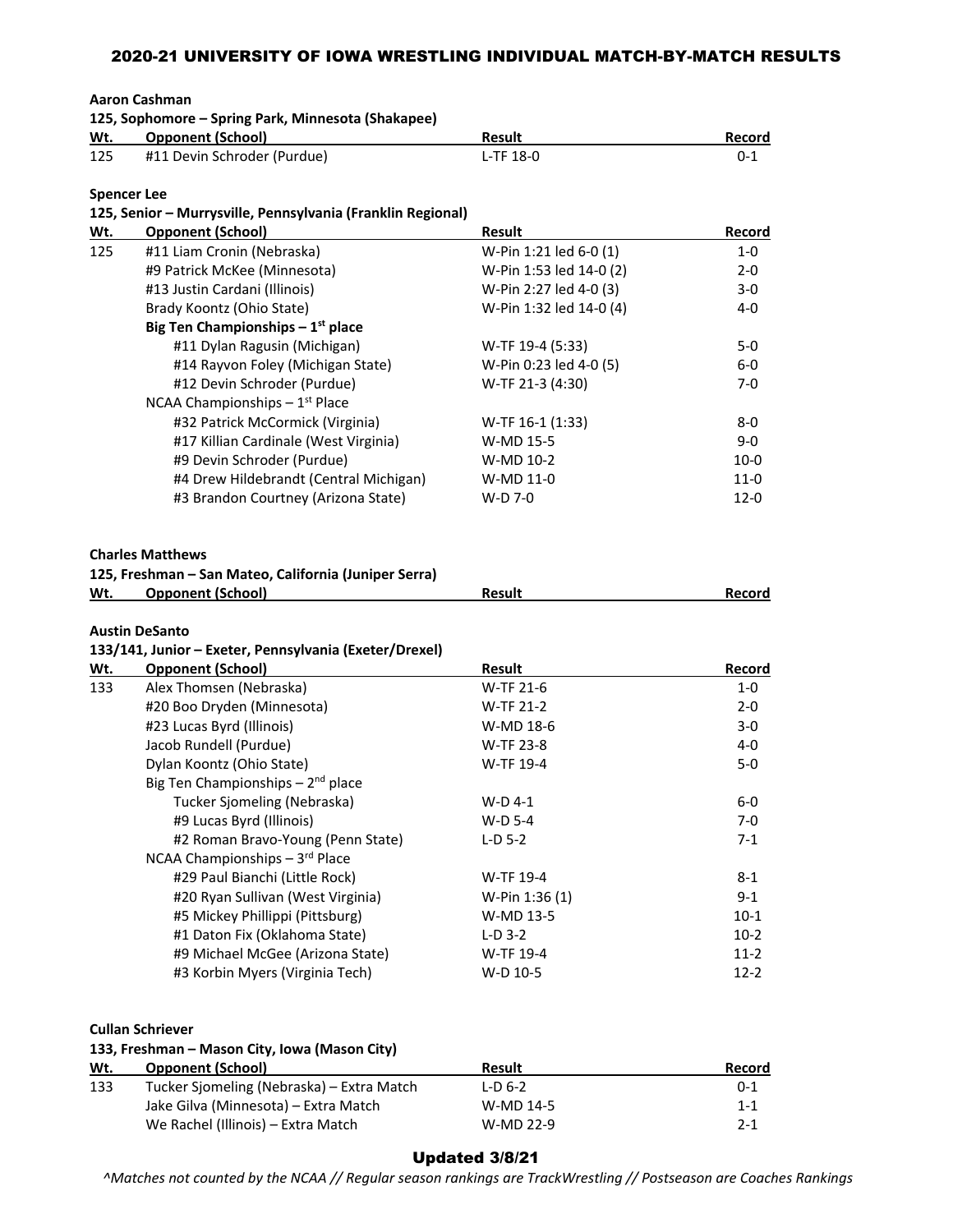Nate Cummings (Purdue) – Extra Match W-MD 21-8 3-1

|                  | <b>Jesse Ybarra</b>                                          |                |          |
|------------------|--------------------------------------------------------------|----------------|----------|
|                  | 133, Freshman - Tucson, Arizona (Sunnyside)                  |                |          |
| Wt.              | <b>Opponent (School)</b>                                     | <b>Result</b>  | Record   |
|                  | Jaydin Eierman                                               |                |          |
|                  | 141, Senior - Columbia, Missouri (Father Tolton/Missouri)    |                |          |
| Wt.              | <b>Opponent (School)</b>                                     | <b>Result</b>  | Record   |
| 141              | #7 Chad Red Jr. (Nebraska)                                   | W-D 8-4        | 1-0      |
|                  | Marco Polanco (Minnesota)                                    | W-MD 22-9      | $2 - 0$  |
|                  | #13 Dylan Duncan (Illinois)                                  | W-Pin 6:08 (1) | $3-0$    |
|                  | Parker Filius (Purdue)                                       | W-Pin 3:46 (2) | 4-0      |
|                  | Anthony Echemendia (Ohio State)                              | W-Pin 5:23 (3) | $5-0$    |
|                  | Big Ten Championship - 3rd place                             |                |          |
|                  | #29 Parker Fillius (Purdue)                                  | W-Pin 3:58 (4) | $6-0$    |
|                  | #5 Chad Red (Nebraska)                                       | W-D 7-1        | $7-0$    |
|                  | #2 Nick Lee (Penn State)                                     | W-D 6-5        | $8-0$    |
|                  | NCAA Championships - 2 <sup>nd</sup> Place                   |                |          |
|                  | #32 Cayden Rooks (Indiana)                                   | W-TF 20-5      | $9-0$    |
|                  | #16 Cole Matthews (Pittsburg)                                | W-D 5-3        | $10-0$   |
|                  | #9 Dresden Simon (Central Michigan)                          | W-Pin 3:49 (5) | $11-0$   |
|                  | #4 Tariq Wilson (NC State)                                   | W-Pin 2:59 (6) | $12 - 0$ |
|                  | #2 Nick Lee (Penn State)                                     | L-D 4-2 SV1    | $12 - 1$ |
|                  | <b>Carter Happel</b>                                         |                |          |
|                  | 141, Senior - Lisbon, Iowa (Lisbon)                          |                |          |
| Wt.              | <b>Opponent (School)</b>                                     | <b>Result</b>  | Record   |
| 141              | Ridge Lovett (Nebraska) - Extra Match                        | $L-D$ 4-2      | $0-1$    |
|                  | Jake Bergeland (Minnesota) - Extra Match                     | $L-D$ 5-4      | $0 - 2$  |
|                  | Michael Leveille (Purdue) - Extra Match                      | W-Pin 5:00 (1) | $1 - 2$  |
|                  | Dylan D'Emilio (Ohio State) - Extra Match                    | $L-D$ 3-1      | $1 - 3$  |
| <b>Max Murin</b> |                                                              |                |          |
|                  | 149, Sophomore - Ebensburg, Pennsylvania (Central Cambria)   |                |          |
| Wt.              | <b>Opponent (School)</b>                                     | <b>Result</b>  | Record   |
| 149              | #20 Brock Hardy (Nebraska)                                   | $W-D$ 6-2      | 1-0      |
|                  | #17 Michael Blockhus (Minnesota)                             | $W-D$ 5-1      | $2 - 0$  |
|                  | #8 Michael Carr (Illinois)                                   | W-D 3-1        | 3-0      |
|                  | Trey Kruse (Purdue)                                          | W-TF 19-3      | 4-0      |
|                  | #2 Sammy Sasso (Ohio State)                                  | L-Pin 6:53     | $4 - 1$  |
|                  | <b>Big Ten Championship</b>                                  |                |          |
|                  | #25 Ridge Lovett (Nebraska)                                  | $L-D$ 11-6     | 4-2      |
|                  | #22 Mike Van Brill (Rutgers)                                 | $L-D$ 7-2      | $4 - 3$  |
|                  | <b>NCAA Championships</b>                                    |                |          |
|                  | #21 Graham Rooks (Indiana)                                   | W-D 8-7        | $5 - 3$  |
|                  | #5 Ridge Lovett (Nebraska)                                   | W-D 5-2        | $6 - 3$  |
|                  | #4 Boo Lewallen (Oklahoma State)                             | L-D 6-4 SV1    | 6-4      |
|                  | #8 Jaden Abas (Stanford)                                     | L-D 2-1 TB1    | $6-5$    |
|                  |                                                              |                |          |
|                  | Leif Schroeder<br>141, Freshman - Bozeman, Montana (Bozeman) |                |          |
| Wt.              | <b>Opponent (School)</b>                                     | <b>Result</b>  | Record   |

# Updated 3/8/21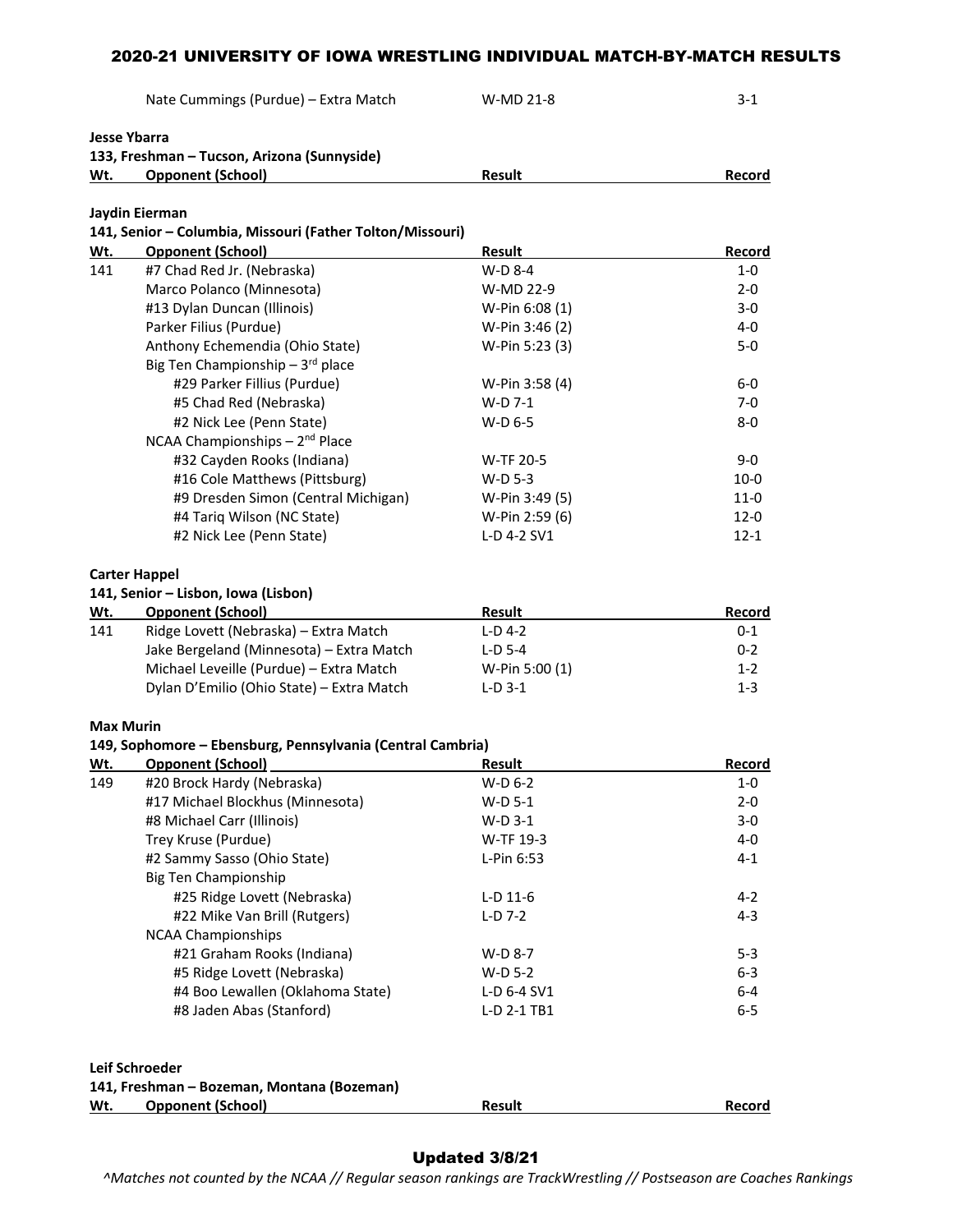|                  | <b>Justin Stickley</b>                                       |               |         |
|------------------|--------------------------------------------------------------|---------------|---------|
|                  | 141, Senior - Urbana, Ohio (St. Paris Graham)                |               |         |
| Wt.              | <b>Opponent (School)</b>                                     | <b>Result</b> | Record  |
| 141              | Issac Riddle (Purdue) - Extra Match                          | W-Pin 2:47    | 1-0     |
|                  | <b>Zach Axmear</b>                                           |               |         |
|                  | 149, Sophomore - North English, Iowa (North English)         |               |         |
| Wt.              | <b>Opponent (School)</b>                                     | Result        | Record  |
| 149              | Jevon Parrish (Nebraska) - Extra Match                       | $L-D$ 5-3     | 0-1     |
| 157              | #7 Kendall Coleman (Purdue)                                  | L-MD 18-6     | $0 - 2$ |
| 165              | #6 Ethan Smith (Ohio State)                                  | L-TF 18-3     | $0 - 3$ |
|                  | <b>Bretli Reyna</b>                                          |               |         |
|                  | 149, Freshman - Homestead, Florida (South Dade)              |               |         |
| Wt.              | <b>Opponent (School)</b>                                     | Result        | Record  |
| 157              | Cael Carlson (Minnesota) - Extra Match                       | $L-D$ 5-4     | $0 - 1$ |
| 157              | #26 Elijah Cleary (Ohio State) - Extra Match                 | $L-D$ 4-3     | $0 - 2$ |
|                  | <b>Colby Schriever</b>                                       |               |         |
|                  | 149, Freshman - Mason City, Iowa (Mason City)                |               |         |
| Wt.              | <b>Opponent (School)</b>                                     | Result        | Record  |
|                  |                                                              |               |         |
|                  | <b>Cobe Siebrecht</b>                                        |               |         |
|                  | 149, Redshirt Freshman - Lisbon, Iowa (Lisbon)               |               |         |
| Wt.              | <b>Opponent (School)</b>                                     | Result        | Record  |
| 149              | Christian Kanzler (Illinois) - Extra Match                   | $L-D$ 5-4     | $0 - 1$ |
|                  | Ethan Smiley (Purdue) - Extra Match                          | W-TF 17-1     | $1 - 1$ |
|                  | JD Stickley (Purdue) - Extra Match                           | W-D 8-6       | $2 - 1$ |
| <b>Joe Kelly</b> |                                                              |               |         |
|                  | 157, Sophomore - West Liberty, Iowa (West Liberty)           |               |         |
| <u>Wt.</u>       | <b>Opponent (School)</b>                                     | <b>Result</b> | Record  |
| 165              | Luke Odom (Illinois)                                         | $L-D$ 10-6    | 0-1     |
|                  | Gerrit Njenhuis (Purdue)                                     | L-Pin 4:26    | $0 - 2$ |
|                  | <b>Kaleb Young</b>                                           |               |         |
|                  | 157, Senior - Punxsutawney, Pennsylvania (Punxsutawney Area) |               |         |
| Wt.              | <b>Opponent (School)</b>                                     | Result        | Record  |
| 157              | Caleb Licking (Nebraska)                                     | W-MD 17-5     | $1-0$   |
|                  | #6 Brayton Lee (Minnesota)                                   | W-D 4-3 TB1   | $2 - 0$ |
|                  | Johnny Mongousis (Illinois)                                  | W-MD 13-4     | $3-0$   |
|                  | Big Ten Championships - 2 <sup>nd</sup> place                |               |         |
|                  | #24 Chase Saldate (Michigan State)                           | W-D 4-0       | $4 - 0$ |
|                  | #6 Brayton Lee (Minnesota)                                   | W-D 3-2 TB2   | $5-0$   |
|                  | #1 Ryan Deakin (Northwestern)                                | $L-D$ 6-0     | $5 - 1$ |
|                  | NCAA Championships - 7 <sup>th</sup> Place                   |               |         |
|                  | #28 Caleb Licking (Nebraska)                                 | W-MD 10-2     | $6 - 1$ |
|                  | #12 Brady Berge (Penn State)                                 | $L-D$ 3-2     | $6 - 2$ |
|                  | #22 Benjamin Barton (Campbell)                               | W-D 8-2       | $7 - 2$ |
|                  | #13 Hunter Willits (Oregon State)                            | W-D 5-2       | $8 - 2$ |
|                  | #23 Jacob Wright (Wyoming)                                   | W-MD 10-2     | $9 - 2$ |
|                  | #6 Brayton Lee (Minnesota)                                   | $L-D$ 3-2     | $9 - 3$ |
|                  | #33 Wyatt Sheets (Oklahoma State)                            | W-D 3-2       | $10-3$  |

## **Alex Marinelli**

# Updated 3/8/21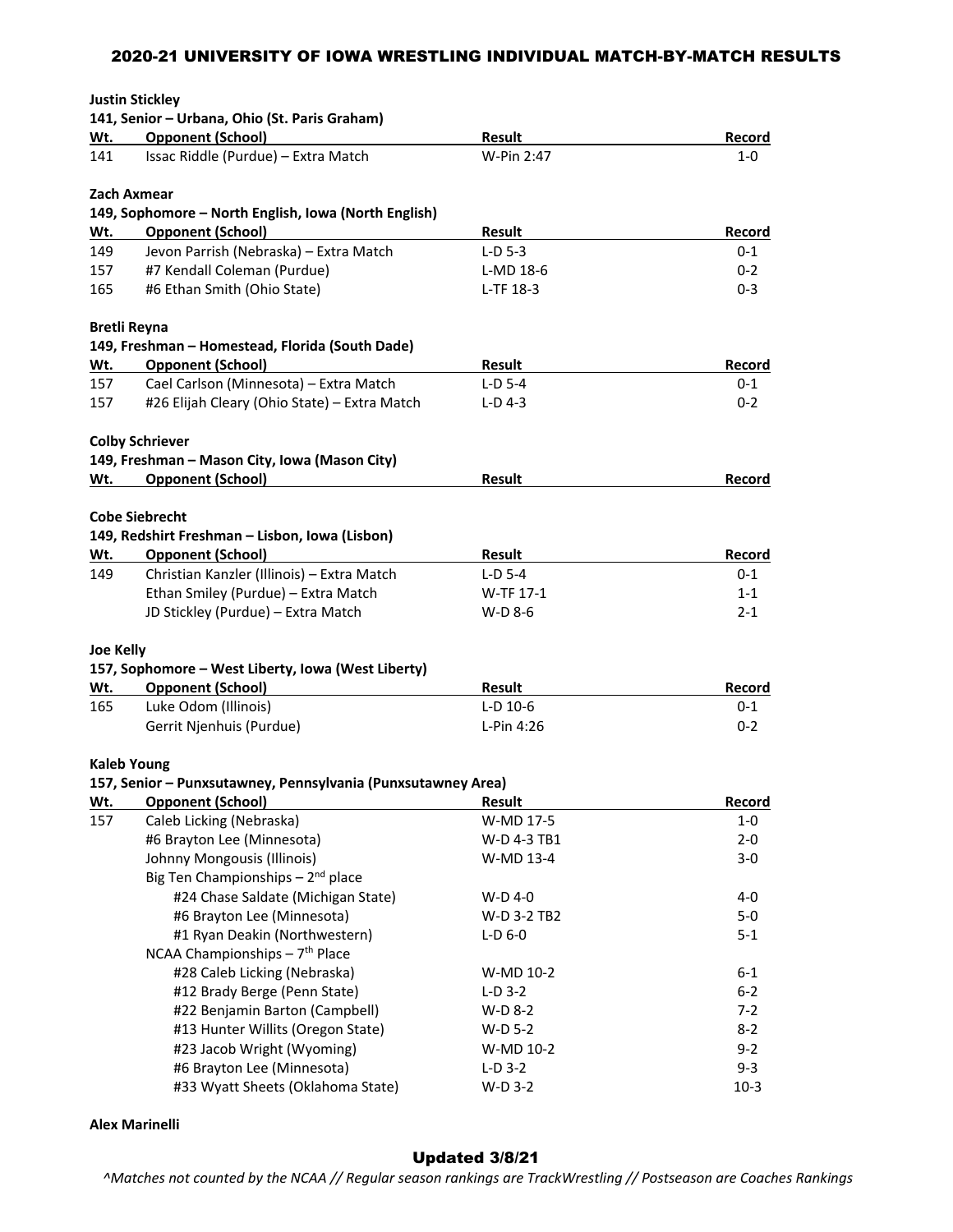|     | 100, Junior – Milamisburg, Onio (St. Paris Granam High School) |           |         |  |  |
|-----|----------------------------------------------------------------|-----------|---------|--|--|
| Wt. | <b>Opponent (School)</b>                                       | Result    | Record  |  |  |
| 165 | #18 Payton Robb (Nebraska)                                     | $W-D$ 9-3 | 1-0     |  |  |
|     | #16 Andrew Sparks (Minnesota)                                  | $W-D$ 8-4 | $2 - 0$ |  |  |
|     | Big Ten Championships $-1st$ place                             |           |         |  |  |

# **165, Junior – Miamisburg, Ohio (St. Paris Graham High School)**

| #16 Andrew Sparks (Minnesota)         | $W-D$ 8-4   | $2 - 0$ |
|---------------------------------------|-------------|---------|
| Big Ten Championships $-1^{st}$ place |             |         |
| #28 Gerrit Nijenhuis (Purdue)         | $W-D$ 8-2   | $3-0$   |
| #13 Cameron Amine (Michigan)          | $W-D 2-0$   | 4-0     |
| #7 Ethan Smith (Ohio State)           | $W-D$ 3-2   | $5-0$   |
| <b>NCAA Championships</b>             |             |         |
| #33 Austin Yant (Northern Iowa)       | W-MD 19-6   | 6-0     |
| #17 Thomas Bullard (NC State)         | W-MD 13-2   | $7-0$   |
| #8 Shane Griffith (Stanford)          | L-D 3-1 SV1 | $7-1$   |
|                                       |             |         |

**Michael Kemerer**

#### **174, Senior – Murrysville, Pennsylvania (Franklin Regional)**

| Wt. | <b>Opponent (School)</b>              | <b>Result</b>    | Record   |
|-----|---------------------------------------|------------------|----------|
| 174 | #16 Jake Allar (Minnesota)            | W-MD 12-4        | $1-0$    |
|     | #26 DJ Shannon (Illinois)             | W-MD 10-2        | $2 - 0$  |
|     | Emil Soehnlen (Purdue)                | W-Pin 3:59 (1)   | $3-0$    |
|     | #4 Kaleb Romero (Ohio State)          | $W-D$ 3-1        | $4 - 0$  |
|     | Big Ten Championships $-1^{st}$ place |                  |          |
|     | #28 Jarred Krattinger (Wisconsin)     | W-Pin 1:30 (2)   | 5-0      |
|     | #5 Logan Massa (Michigan)             | W-D 4-2          | $6-0$    |
|     | #3 Carter Starocci (Penn State)       | W-D 7-2          | $7-0$    |
|     | NCAA Championships $-2^{nd}$ Place    |                  |          |
|     | #32 Drew Hughes (Michigan State)      | <b>W-TF 22-7</b> | $8-0$    |
|     | #17 Benjamin Pasiuk (Army)            | W-TF 17-1        | $9 - 0$  |
|     | #8 Daniel Bullard (NC State)          | W-MD 13-4        | $10-0$   |
|     | #12 Bernie Truax (Cal Poly)           | W-D 8-1          | $11-0$   |
|     | #3 Carter Starocci (Penn State)       | L-D 3-1 SV1      | $11 - 1$ |

#### **Patrick Kennedy**

### **174, Freshman – Kasson‐Mantorville, Minnesota (Kasson‐Mantorville)**

| <b>Opponent (School)</b>                            | <b>Result</b> | Record                                                   |
|-----------------------------------------------------|---------------|----------------------------------------------------------|
| #4 Mikey Labriola (Nebraska)                        | L-D 7-4       | $0 - 1$                                                  |
| Sam Skillings (Minnesota) – Extra Match             | W-D 10-4      | $1 - 1$                                                  |
| Trey Sizemore (Illinois) – Extra Match              | $W-D$ 8-3     | $2 - 1$                                                  |
| <b>Tristan McDonald</b>                             |               |                                                          |
| 174, Senior – Lodi, Wisconsin (Lodi)                |               |                                                          |
| <b>Opponent (School)</b>                            | Result        | Record                                                   |
|                                                     |               |                                                          |
| <b>Myles Wilson</b>                                 |               |                                                          |
| 174, Junior – Junction, Colorado (Glenwood Springs) |               |                                                          |
| <b>Opponent (School)</b>                            | Result        | Record                                                   |
| Nathan Haas (Nebraska) – Extra Match                | W-MD 15-6     | $1-0$                                                    |
| Macartney Parkinson (Purdue) – Extra Match          | $W-D$ 6-3     | $2 - 0$                                                  |
| Fritz Schierl (Ohio State) – Extra Match            | W-MD 15-6     | 3-0                                                      |
| <b>Abe Assad</b>                                    |               |                                                          |
|                                                     |               |                                                          |
| <b>Opponent (School)</b>                            | Result        | Record                                                   |
|                                                     |               | 184, Sophomore – Carol Stream, Illinois (Glenbard North) |

### **Nelson Brands**

# Updated 3/8/21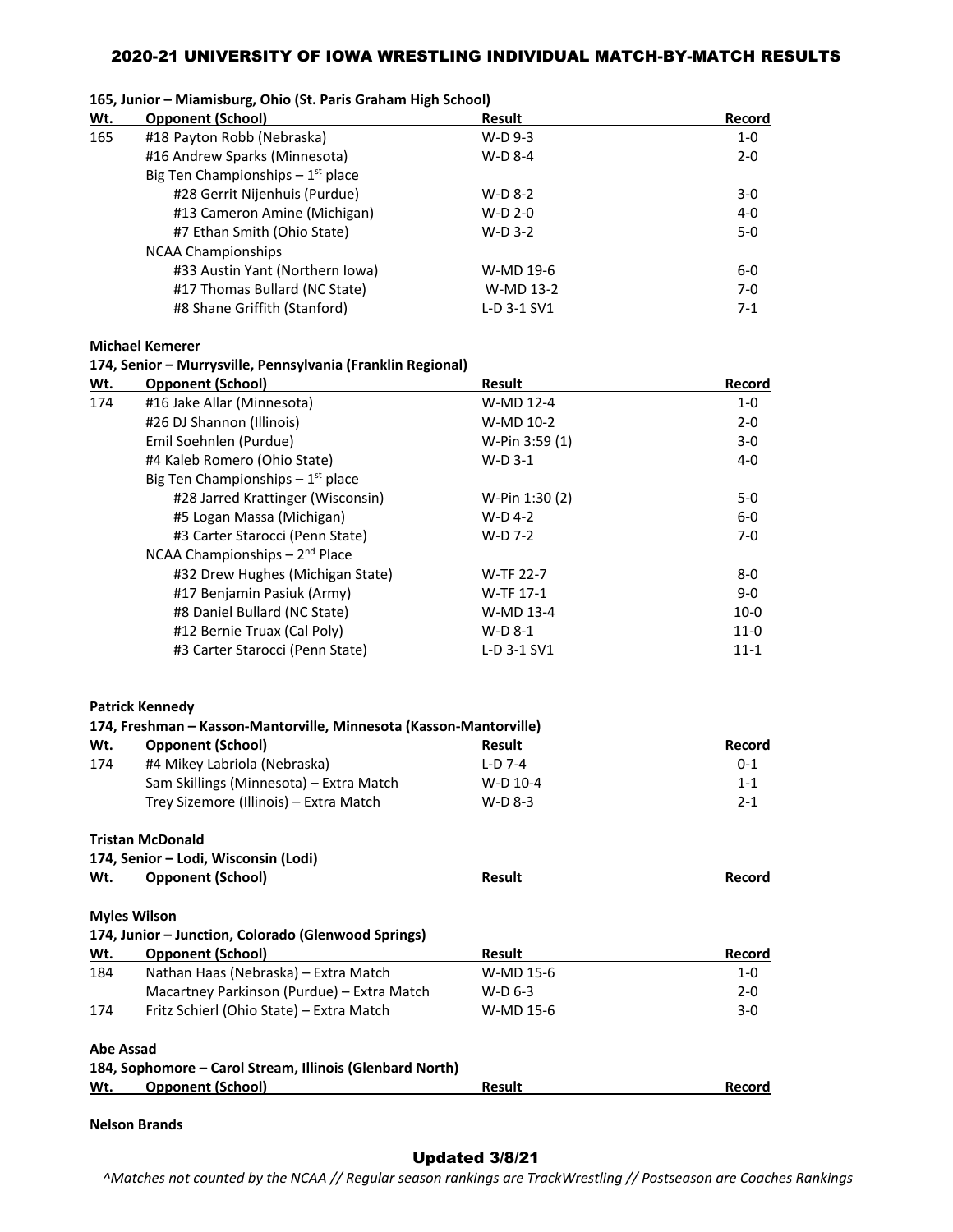### **184, Sophomore – Iowa City, Iowa (West)**

| Wt. | <b>Opponent (School)</b>                                                               | <b>Result</b>  | Record  |
|-----|----------------------------------------------------------------------------------------|----------------|---------|
| 184 | #7 Taylor Venz (Nebraska)                                                              | W-MD 13-5      | $1-0$   |
|     | Isaiah Salazar (Minnesota)                                                             | W-D 10-6       | $2 - 0$ |
|     | #11 Zach Braunagel (Illinois)                                                          | L-D 3-1 SV1    | $2 - 1$ |
|     | #18 Max Lyon (Purdue)                                                                  | $L-D$ 6-1      | $2 - 2$ |
|     | #17 Rocky Jordan (Ohio State)                                                          | $W-D$ 3-0      | $3-2$   |
|     | Big Ten Championships $-4$ <sup>th</sup> place                                         |                |         |
|     | #12 Zach Braunagel (Illinois)                                                          | W-D 7-6        | 4-2     |
|     | #2 Aaron Brooks (Penn State)                                                           | $L-D$ 14-8     | $4 - 3$ |
|     | #16 Rocky Jordan (Ohio State)                                                          | W-D 5-2        | $5 - 3$ |
|     | #9 Owen Webster (Minnesota)                                                            | $W-D$ 3-2      | $6 - 3$ |
|     | #7 Christopher Weiler (Wisconsin)                                                      | $W-D 2-0$      | $7 - 3$ |
|     | #14 John Poznanski (Rutgers)                                                           | $L-D$ 3-2      | $7 - 4$ |
|     | <b>NCAA Championships</b>                                                              |                |         |
|     | #21 Dominic Ducharme (CSU Bakersfield)                                                 | W-D 8-6        | 8-4     |
|     | #5 Hunter Bolen (Virginia Tech)                                                        | $L-D$ 6-2      | $8 - 5$ |
|     | #22 Devin Kane (North Carolina)                                                        | L-MD 15-4      | 8-6     |
|     | <b>Zach Glazier</b>                                                                    |                |         |
|     | 184, Redshirt Freshman - Albert Lea, Minnesota (Albert Lea)                            |                |         |
| Wt. | <b>Opponent (School)</b>                                                               | Result         | Record  |
| 197 | Dylan Anderson (Minnesota) - Extra Match                                               | W-D 10-3       | 1-0     |
|     | Gavin Hoffman (Ohio State) - Extra Match                                               | $L-D$ 4-1      | $1 - 1$ |
|     | <b>Andrew Simaz</b>                                                                    |                |         |
|     | 184, Freshman - Traverse City, Michigan (Saint Francis)                                |                |         |
| Wt. | <b>Opponent (School)</b>                                                               | <b>Result</b>  | Record  |
|     |                                                                                        |                |         |
|     | <b>Cade Brownlee</b>                                                                   |                |         |
|     | 197, Senior - Omaha, Nebraska (Creighton Preparatory School)                           |                |         |
| Wt. | <b>Opponent (School)</b>                                                               | Result         | Record  |
|     |                                                                                        |                |         |
|     | <b>Gabe Christenson</b>                                                                |                |         |
|     | 197, Freshman - Runnells, Iowa (Southeast Polk)                                        |                |         |
| Wt. | <b>Opponent (School)</b>                                                               | <b>Result</b>  | Record  |
|     |                                                                                        |                |         |
|     | <b>Connor Corbin</b>                                                                   |                |         |
| Wt. | 197, Sophomore - Des Moines, Iowa (West Des Moines Valley)<br><b>Opponent (School)</b> | <b>Result</b>  | Record  |
|     | Silas Allred (Nebraska) - Extra Match                                                  |                |         |
| 197 |                                                                                        | L-MD 12-2      | $0 - 1$ |
|     | Isaih Pettigrew (Illinois) - Extra Match                                               | $L-D$ 3-2      | $0 - 2$ |
|     | <b>Jacob Warner</b>                                                                    |                |         |
|     | 197, Junior - Tolono, Illinois (Washington)                                            |                |         |
| Wt. | <b>Opponent (School)</b>                                                               | Result         | Record  |
| 197 | #2 Eric Shultz (Nebraska)                                                              | $L-D$ 3-2      | $0 - 1$ |
|     | #31 Garrett Joles (Minnesota)                                                          | W-MD 13-2      | $1 - 1$ |
|     | #24 Matt Wroblewski (Illinois)                                                         | W-D 4-0        | $2 - 1$ |
|     | #17 Thomas Penola (Purdue)                                                             | W-D 9-4        | $3 - 1$ |
|     | #24 Chase Singletary (Ohio State)                                                      | W-MD 11-1      | $4 - 1$ |
|     | Big Ten Championships - 3rd place                                                      |                |         |
|     | Andrew Salemme (Wisconsin)                                                             | W-Pin 0:58 (1) | $5 - 1$ |
|     | #16 Thomas Penola (Purdue)                                                             | W-D 4-0        | $6 - 1$ |
|     | #2 Myles Amine (Michigan)                                                              | L-D 3-1 SV1    | $6 - 2$ |
|     |                                                                                        |                |         |

## Updated 3/8/21